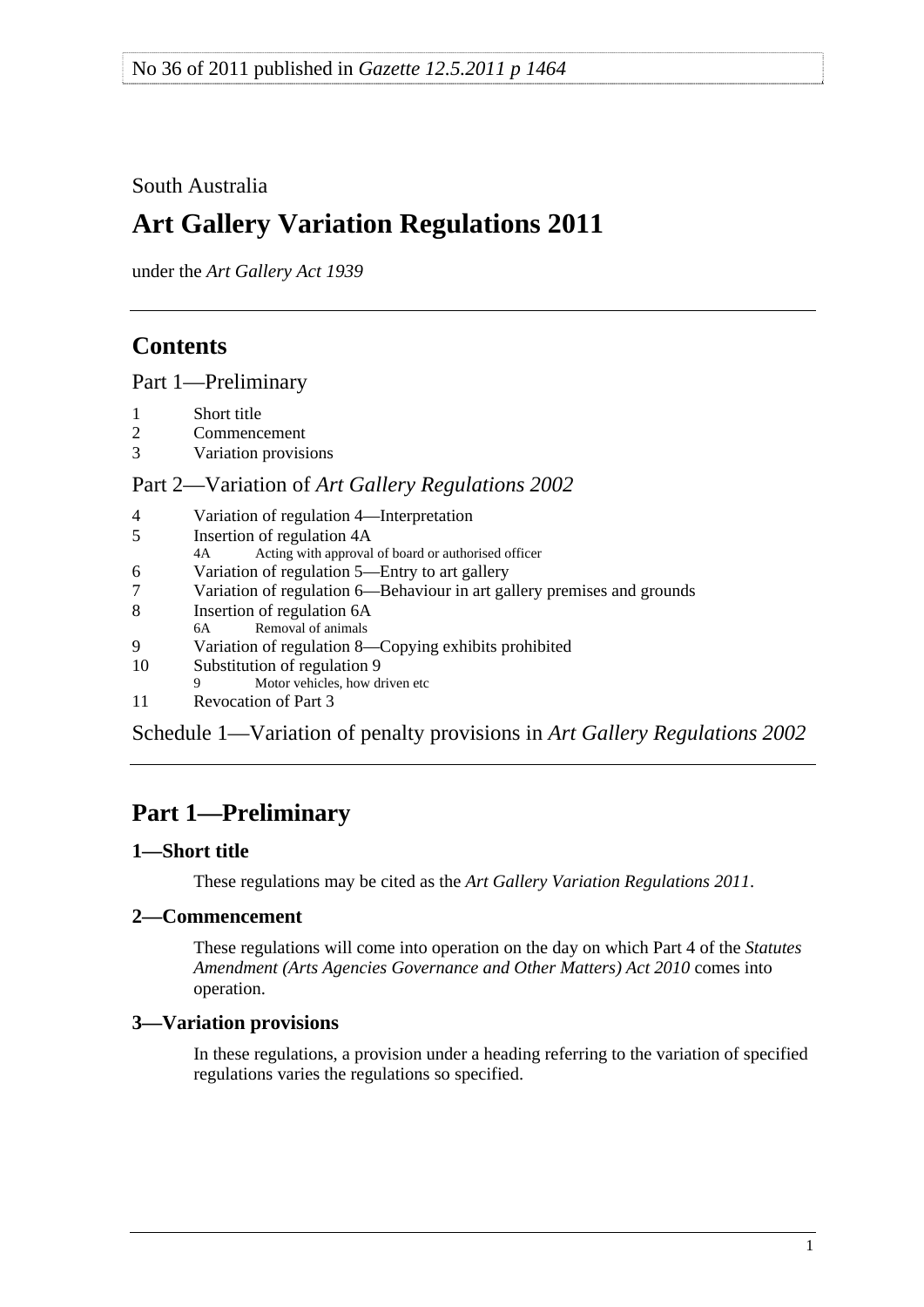## <span id="page-1-0"></span>**Part 2—Variation of** *Art Gallery Regulations 2002*

## **4—Variation of regulation 4—Interpretation**

Regulation 4, definitions of *authorised officer* and *Director*—delete the definitions

#### **5—Insertion of regulation 4A**

After regulation 4 insert:

#### **4A—Acting with approval of board or authorised officer**

- (1) These regulations do not prevent a person from doing anything with the approval of the board or an authorised officer or otherwise with lawful authority.
- (2) An approval given by the board or an authorised officer for the purposes of these regulations—
	- (a) must be in writing or, if given orally, must be confirmed in writing as soon as practicable; and
	- (b) may relate to a particular person or matter or persons or matters of a class specified by the board or authorised officer; and
	- (c) may be subject to conditions (including a condition requiring payment of a fee) specified by the board or authorised officer; and
	- (d) may be varied or revoked by the board or authorised officer at any time.
- (3) If the board or an authorised officer gives approval subject to a condition, the person to whom the approval is given must not contravene or fail to comply with the condition.

Maximum penalty: \$200.

#### **6—Variation of regulation 5—Entry to art gallery**

Regulation 5(1)—delete ", without lawful authority"

#### **7—Variation of regulation 6—Behaviour in art gallery premises and grounds**

- (1) Regulation 6(2)—delete ", without lawful authority"
- (2) Regulation 6(3)—delete "except as authorised by the Director,"

#### **8—Insertion of regulation 6A**

After regulation 6 insert:

#### **6A—Removal of animals**

An authorised officer may remove any animal from the art gallery or a part of the art gallery if the owner or person in charge of the animal cannot be located in the vicinity after reasonable attempts to do so.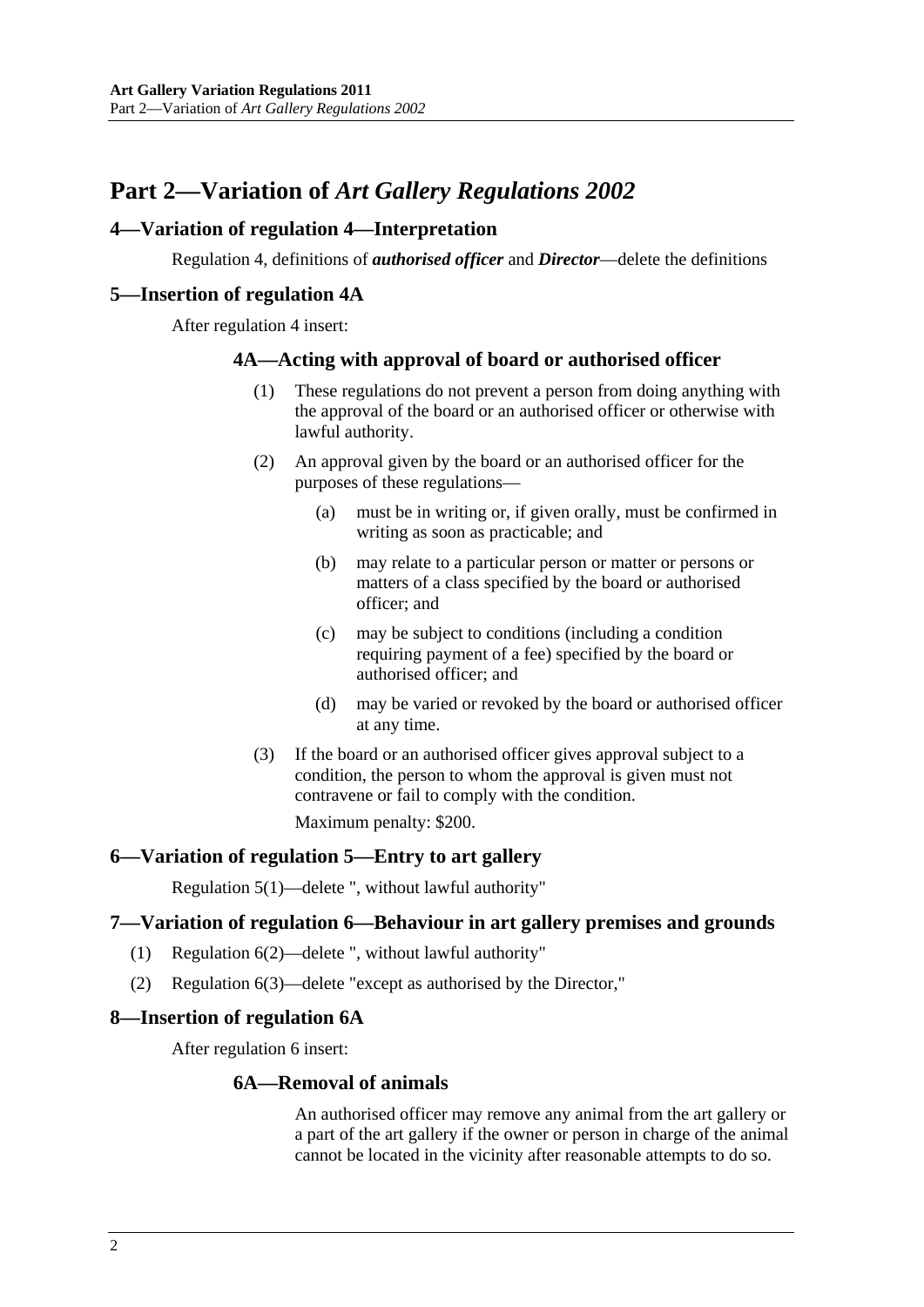## <span id="page-2-0"></span>**9—Variation of regulation 8—Copying exhibits prohibited**

Regulation 8—delete ", except as authorised by the Director,"

#### **10—Substitution of regulation 9**

Regulation 9—delete the regulation and substitute:

#### **9—Motor vehicles, how driven etc**

A person who drives or rides a motor vehicle in the art gallery grounds must not—

- (a) fail to comply with any speed, parking or other traffic restriction or direction indicated (with the authority of the board) by signs or lines or a combination of signs and lines; or
- (b) drive or ride in areas that are not intended for public vehicular access; or
- (c) drive or ride in such a manner as to cause undue noise to be emitted from the vehicle; or
- (d) drive or ride in a dangerous or careless manner or without reasonable consideration for others.

Maximum penalty: \$500.

Expiation fee: \$50.

## **11—Revocation of Part 3**

Part 3—delete the Part

# **Schedule 1—Variation of penalty provisions in** *Art Gallery Regulations 2002*

| <b>Provision varied</b>               | <b>How varied</b>                            |
|---------------------------------------|----------------------------------------------|
| Regulation $5(1)$ , penalty provision | Delete the penalty provision and substitute: |
|                                       | Maximum penalty: \$500.                      |
|                                       | Expiation fee: \$100.                        |
| Regulation $6(1)$ , penalty provision | Delete the penalty provision and substitute: |
|                                       | Maximum penalty: \$500.                      |
|                                       | Expiation fee: \$100.                        |
| Regulation $6(2)$ , penalty provision | Delete the penalty provision and substitute: |
|                                       | Maximum penalty: \$500.                      |
|                                       | Expiation fee: \$100.                        |
| Regulation $6(3)$ , penalty provision | Delete the penalty provision and substitute: |
|                                       | Maximum penalty: \$500.                      |
|                                       | Expiation fee: \$100.                        |